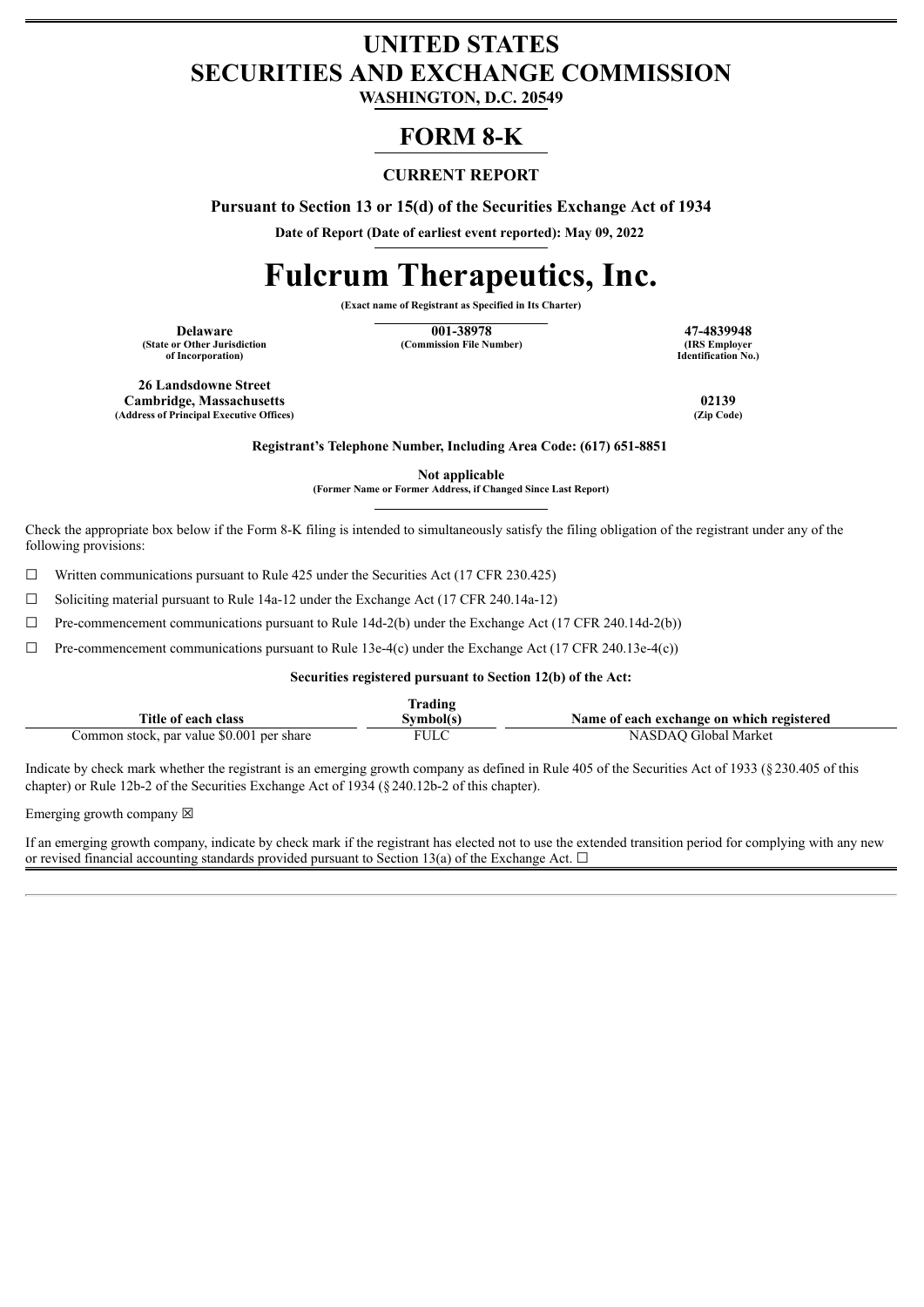#### **Item 2.02 Results of Operations and Financial Condition.**

On May 9, 2022, Fulcrum Therapeutics, Inc. (the "Company") announced its financial results for the quarter ended March 31, 2022. The full text of the press release issued in connection with the announcement is being furnished as Exhibit 99.1 to this Current Report on Form 8-K and is incorporated herein by reference.

The information in this Item 2.02, including Exhibit 99.1 attached hereto, shall not be deemed "filed" for purposes of Section 18 of the Securities Exchange Act of 1934 (the "Exchange Act") or otherwise subject to the liabilities of that section, nor shall it be deemed incorporated by reference in any filing under the Securities Act of 1933 or the Exchange Act, except as expressly set forth by specific reference in such a filing.

#### **Item 9.01 Financial Statements and Exhibits.**

(d) Exhibits The following exhibit is furnished herewith:

- 99.1 Press Release issued by the [Company](#page-3-0) on May 9, 2022<br>104 Cover Page Interactive Data File (embedded within the
- Cover Page Interactive Data File (embedded within the Inline XBRL document)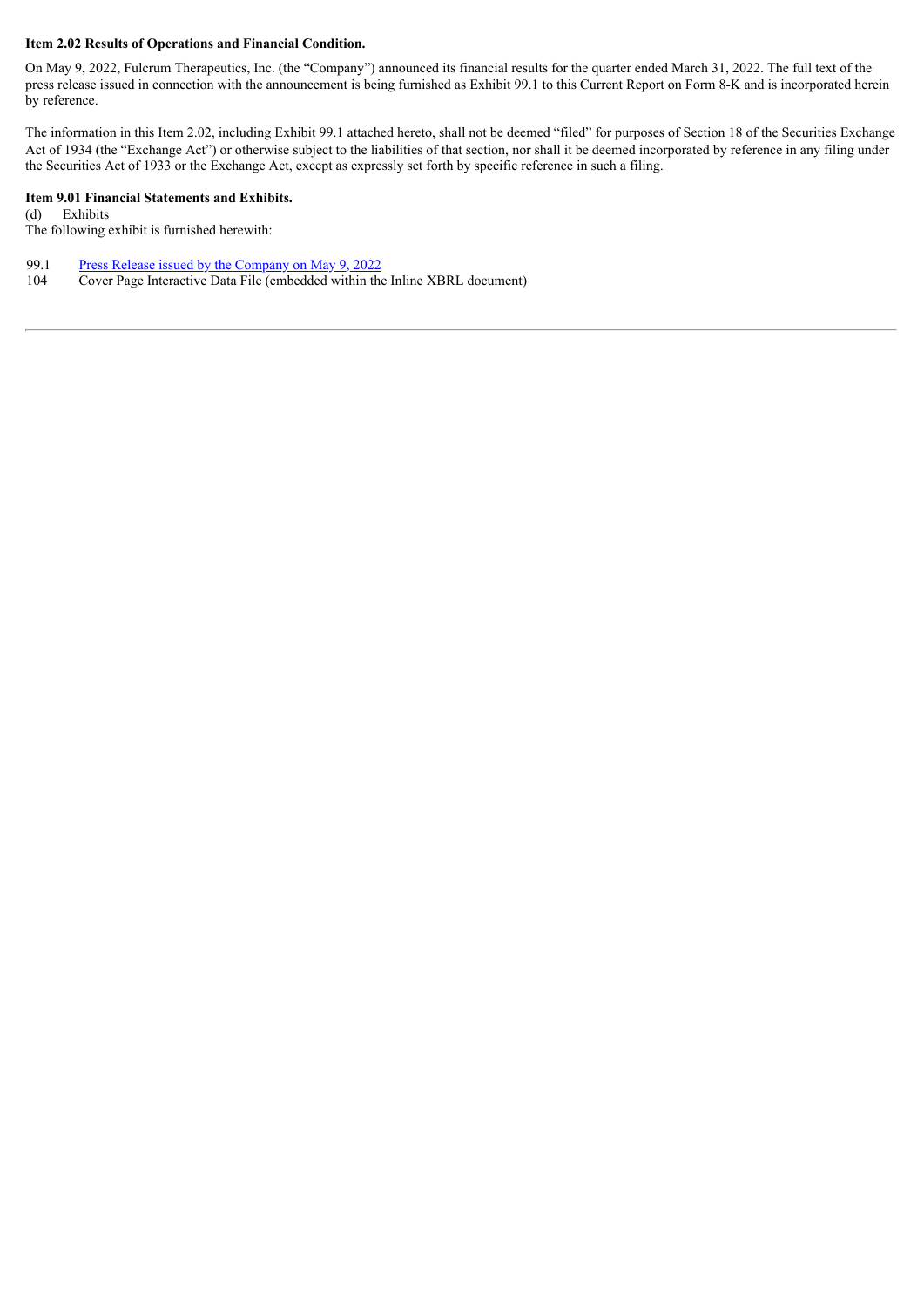#### **SIGNATURES**

Pursuant to the requirements of the Securities Exchange Act of 1934, the registrant has duly caused this report to be signed on its behalf by the undersigned thereunto duly authorized.

#### FULCRUM THERAPEUTICS, INC.

Date: May 9, 2022 By: /s/ Bryan Stuart

Name: Bryan Stuart Title: President and Chief Executive Officer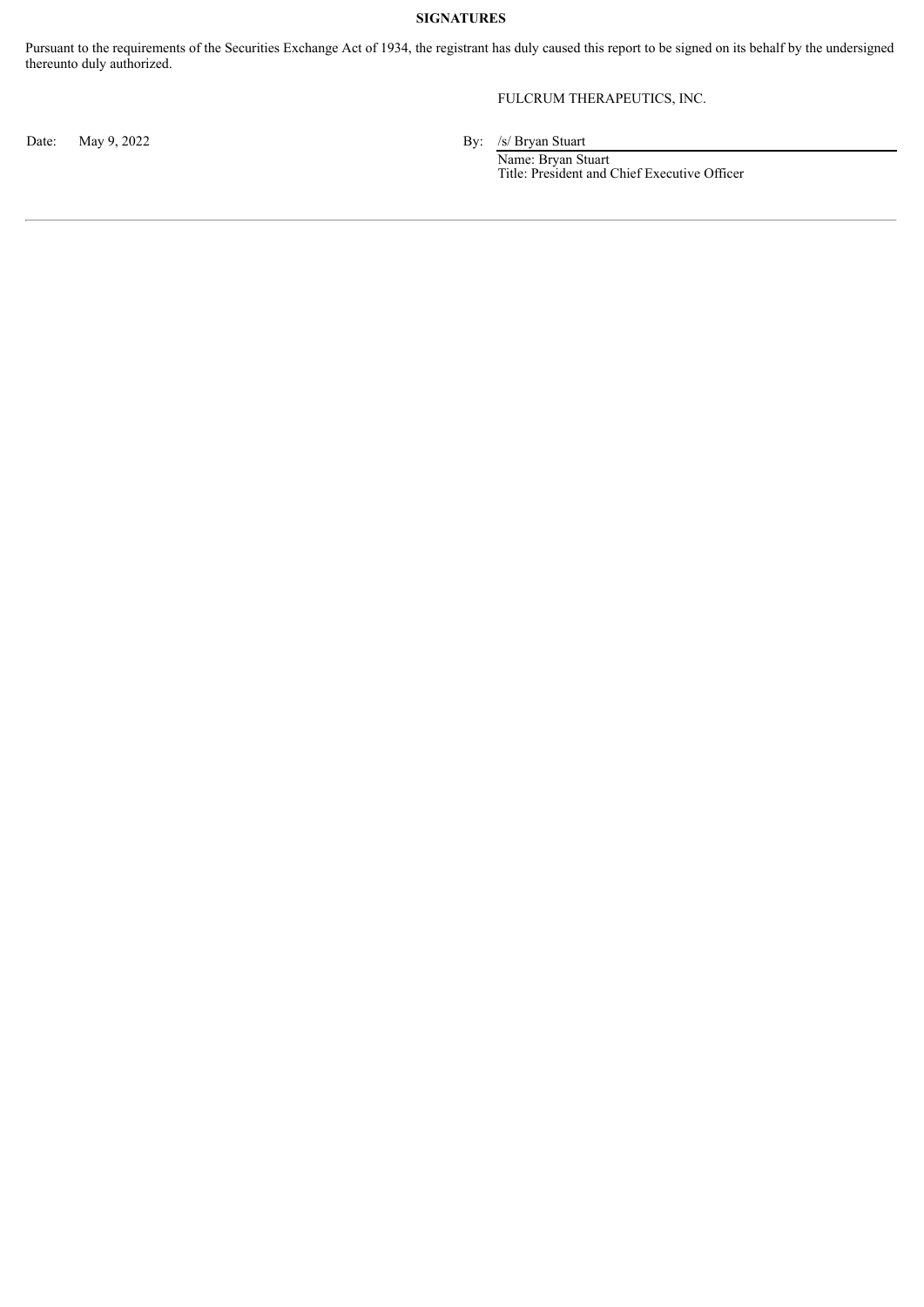<span id="page-3-0"></span>

## **Fulcrum Therapeutics Reports Recent Business Highlights and**

## **First Quarter 2022 Financial Results**

 $-$  Initial data from Phase 1b trial of FTX-6058 in sickle cell disease to be presented at the EHA 2022 Congress  $-$ 

**–** *Phase 3 REACH trial of losmapimod in FSHD expected to begin in 2Q 2022* **–**

**–** *Conference call scheduled for 8:00 a.m. ET today* **–**

**CAMBRIDGE, Mass. – May 9, 2022** – Fulcrum Therapeutics, Inc.**®** (Nasdaq: FULC), a clinical-stage biopharmaceutical company focused on improving the lives of patients with genetically defined rare diseases, today provided a business update and reported financial results for the first quarter of 2022.

"Our clinical programs continued to make significant progress in the first quarter," said Bryan Stuart, president and chief executive officer. "Looking ahead, we are sharing initial data from the ongoing 6 mg dose cohort in the Phase 1b trial of FTX-6058 in people with sickle cell disease at the EHA Congress, and we plan to open the next dose cohort in the trial in the second quarter. Additionally, we plan to begin dosing patients in REACH, our Phase 3 trial of losmapimod in FSHD, in the second quarter. We are in a strong financial position to continue to execute on these programs, both of which have the potential to be life-changing, while continuing to leverage our FulcrumSeek<sup>TM</sup> product engine to expand our pipeline and fuel our long-term growth."

#### **Upcoming Milestones**

#### **FTX-6058**

- Report initial data, including measures of HbF protein induction and safety, from the ongoing 6 mg dose cohort in the Phase 1b trial in people with sickle cell disease at the European Hematology Association (EHA) 2022 Hybrid Congress, taking place from June 9-12, 2022.
- Open next dose cohort in Phase 1b trial in people with sickle cell disease in the second quarter of 2022.
- Initiate registrational trial in sickle cell disease in early 2023.
- Initiation of Phase 1b trial in select other hemoglobinopathies, including beta-thalassemia, now expected in the second half of 2022.

#### **Losmapimod**

• Initiate REACH, a Phase 3 randomized, double-blind, placebo-controlled multi-national trial that will evaluate the efficacy and safety of losmapimod for Facioscapulohumeral Muscular Dystrophy (FSHD), in the second quarter of 2022. The trial is expected to enroll approximately 230 adults with FSHD. Patients will be randomized 1:1 to receive either losmapimod, administered orally as a 15 mg tablet twice a day, or placebo, and evaluated over a 48-week treatment period. The primary endpoint of the trial is the absolute change from baseline in Reachable Workspace (RWS). Secondary endpoints include muscle fat infiltration (MFI) measured by MRI, Patient Global Impression of Change (PGIC), and Quality of Life in Neurological Disorders of the upper extremity (Neuro QoL UE).

#### **Preclinical Pipeline**

• Nominate next development candidate by end of 2022 to support submission of Fulcrum's fourth Investigational New Drug (IND) by the end of the first quarter of 2023.

#### **Recent Business Highlights**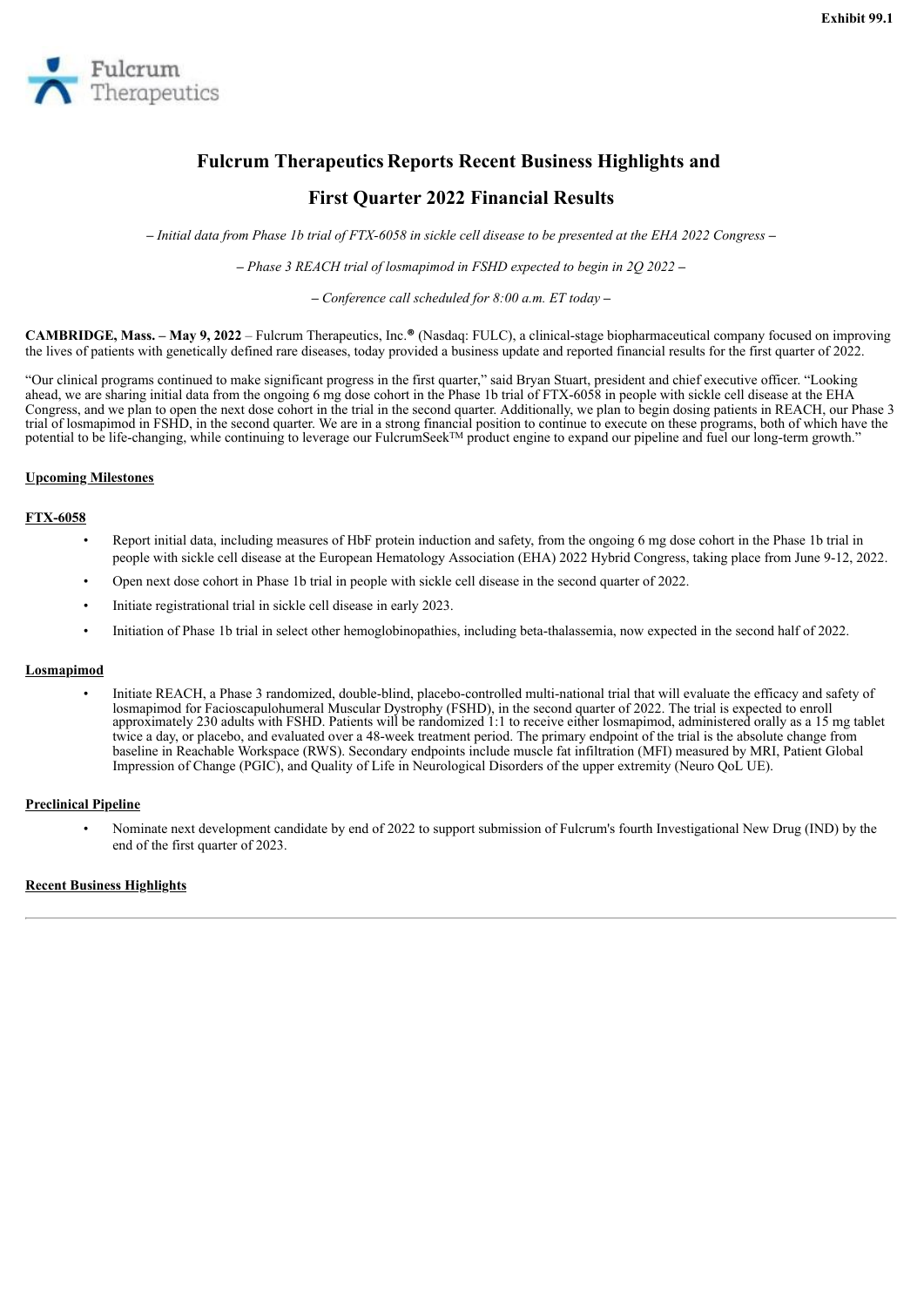- Announced design of Phase 3 REACH trial, including alignment with US and EU regulatory agencies on key aspects of the trial design.
- Hosted a key opinion leader (KOL) event to discuss the unmet need in FSHD, key measures of disease progression and design of Phase 3 REACH trial.
- Together with the FSHD Society, hosted a webinar on REACH for the patient community.
- Presented supportive clinical data from the ReDUX4 Phase 2b trial and an open-label Phase 2 study of losmapimod at the 2022 Muscular Dystrophy Association (MDA) Clinical and Scientific Conference and American Academy of Neurology's Annual Meeting.

#### **First Quarter 2022 Financial Results**

- **Cash Position:** As of March 31, 2022, cash, cash equivalents, and marketable securities were \$195.1 million, as compared to \$218.2 million as of December 31, 2021. Based on current plans, the company expects that its existing cash, cash equivalents, and marketable securities will be sufficient to enable it to fund its operating expenses and capital expenditure requirements into 2024.
- **Collaboration Revenue:** Collaboration revenue was \$2.6 million for the first quarter of 2022, as compared to \$4.8 million for the first quarter of 2021.
- **R&D Expenses:** Research and development expenses were \$17.8 million for the first quarter of 2022, as compared to \$16.3 million for the first quarter of 2021. The increase of \$1.5 million was primarily due to increased employee-related costs to support the growth of our R&D organization.
- **G&A Expenses:** General and administrative expenses were \$10.8 million for the first quarter of 2022, as compared to \$5.5 million for the first quarter of 2021. The increase of \$5.3 million was primarily due to increased employee-related costs to support the growth of the organization and increased professional services due to increased use of consulting services and preparatory commercial activities.
- **Net Loss:** Net loss was \$25.9 million for the first quarter of 2022, as compared to a net loss of \$17.0 million for the first quarter of 2021.

#### **Conference Call and Webcast**

Fulcrum Therapeutics, Inc. will host a conference call and webcast today at 8:00 a.m. ET to discuss the Company's first quarter 2022 recent business highlights and financial results. The webcast will be accessible through the Investor Relations section of Fulcrum's website at www.fulcrumtx.com. Following the live webcast, an archived replay will also be available for 90 days.

#### **Dial-in Number**

U.S./Canada Dial-in Number: 800-527-6973 International Dial-in Number: 470-495-9162 Conference ID: 1129907

Replay Dial-in Number: 855-859-2056 Replay International Dial-in Number: 404-537-3406 Conference ID: 1129907

#### **About Fulcrum Therapeutics**

Fulcrum Therapeutics is a clinical-stage biopharmaceutical company focused on improving the lives of patients with genetically defined rare diseases in areas of high unmet medical need. Fulcrum's two lead programs in clinical development are losmapimod, a small molecule for the treatment of facioscapulohumeral muscular dystrophy (FSHD), and FTX-6058, a small molecule designed to increase expression of fetal hemoglobin for the treatment of sickle cell disease and other hemoglobinopathies, including beta-thalassemia. Fulcrum's proprietary product engine, FulcrumSeek™, identifies drug targets that can modulate gene expression to treat the known root cause of gene mis-expression. For more information, visit www.fulcrumtx.com and follow us on Twitter @FulcrumTx and LinkedIn.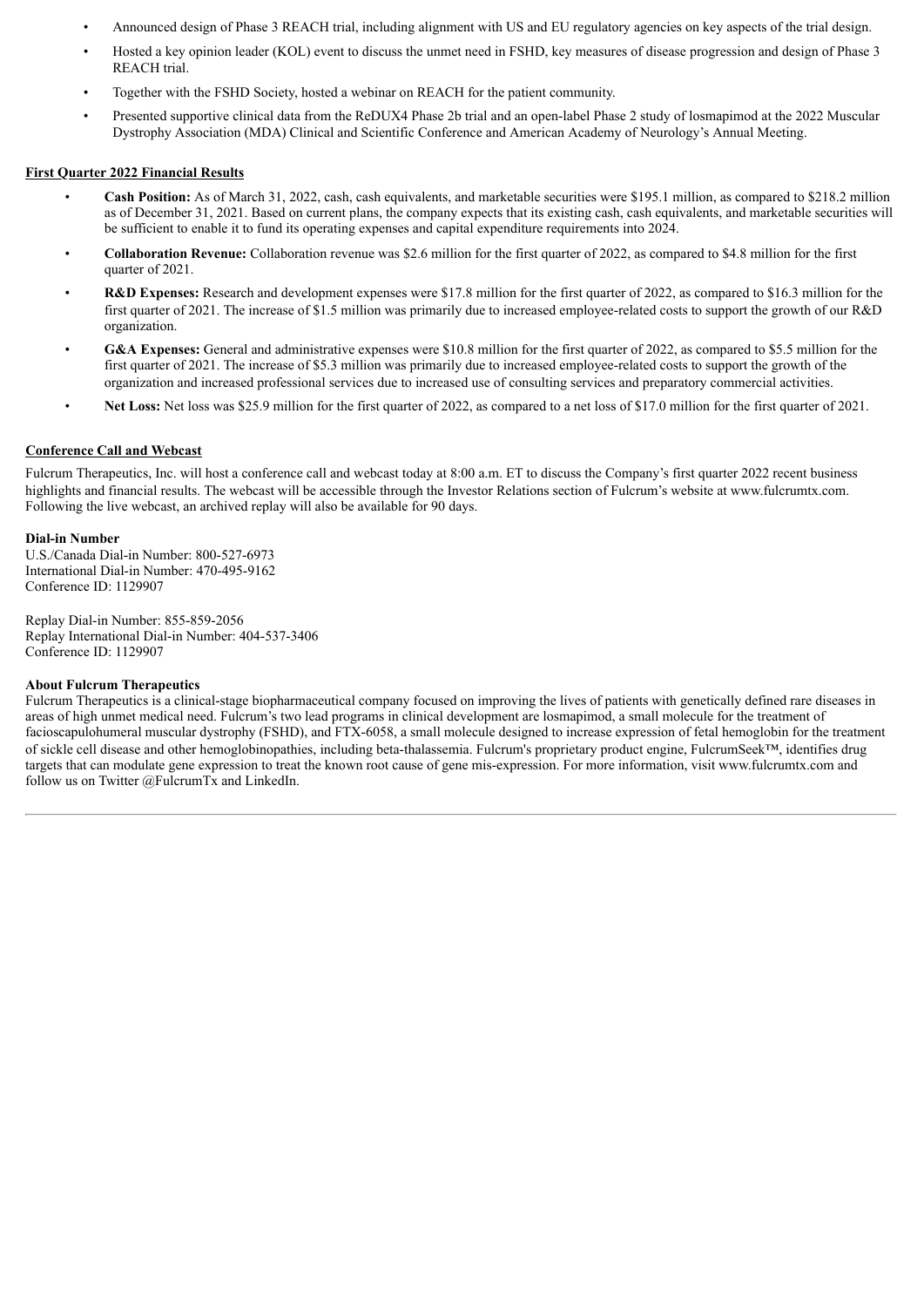#### **Forward-Looking Statements**

This press release contains "forward-looking statements" within the meaning of the Private Securities Litigation Reform Act of 1995 that involve substantial risks and uncertainties. All statements, other than statements of historical facts, contained in this press release are forward-looking statements, including statements regarding the planned REACH trial including its expected start date and enrollment target, presentation of data from first dose cohort in Phase 1b trial of FTX-6058 and the second dose cohort, the clinical development plan for FTX-6058 as well as timing for expansion into other hemoglobinopathies and initiation of registrational trial for sickle cell disease, nomination of additional development candidates and timing of fourth IND, the sufficiency of Fulcrum's cash resources, losmapimod's potential as a therapy for FSHD and the ability of the selected endpoints of the REACH trial to support regulatory approval. The words "anticipate," "believe," "continue," "could," "estimate," "expect," "intend," "may," "plan," "potential," "predict," "project," "should," "target," "will," "would" and similar expressions are intended to identify forward-looking statements, although not all forward-looking statements contain these identifying words. Any forward-looking statements are based on management's current expectations of future events and are subject to a number of risks and uncertainties that could cause actual results to differ materially and adversely from those set forth in, or implied by, such forward-looking statements. These risks and uncertainties include, but are not limited to, risks associated with Fulcrum's ability to continue to advance its product candidates in clinical trials; initiate and enroll clinical trials on the timeline expected or at all; obtain and maintain necessary approvals from the FDA and other regulatory authorities; replicate in clinical trials positive results found in preclinical studies and/or earlier-stage clinical trials of losmapimod, FTX-6058 and its other product candidates; obtain, maintain or protect intellectual property rights related to its product candidates; manage expenses; and raise the substantial additional capital needed to achieve its business objectives. For a discussion of other risks and uncertainties, and other important factors, any of which could cause Fulcrum's actual results to differ from those contained in the forward-looking statements, see the "Risk Factors" section, as well as discussions of potential risks, uncertainties, and other important factors, in Fulcrum's most recent filings with the Securities and Exchange Commission. In addition, the forward-looking statements included in this press release represent Fulcrum's views as of the date hereof and should not be relied upon as representing Fulcrum's views as of any date subsequent to the date hereof. Fulcrum anticipates that subsequent events and developments will cause Fulcrum's views to change. However, while Fulcrum may elect to update these forward-looking statements at some point in the future, Fulcrum specifically disclaims any obligation to do so.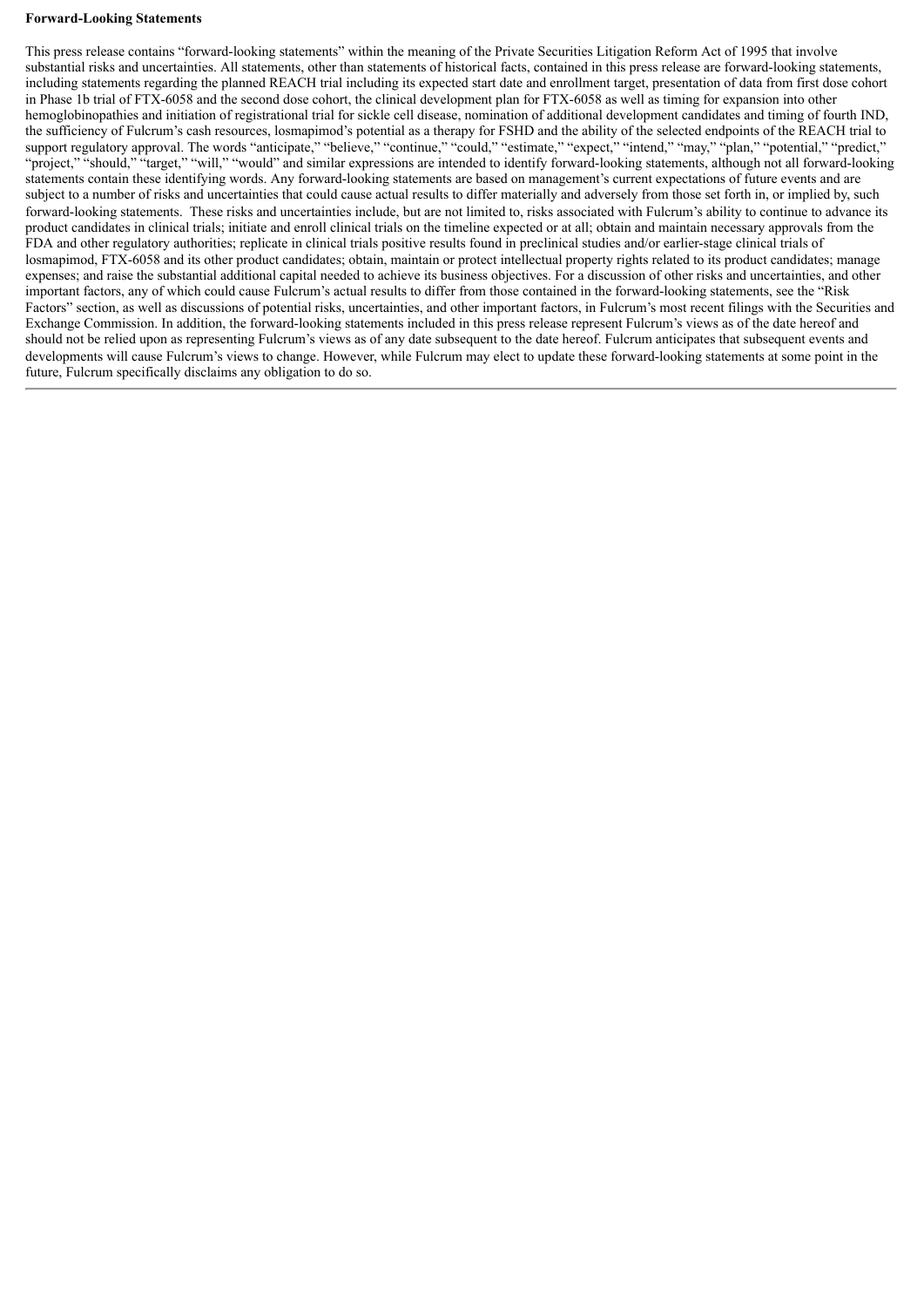## **Fulcrum Therapeutics, Inc. Selected Consolidated Balance Sheet Data (In thousands)**

## **(Unaudited)**

|                                                                               | March 31,<br>2022 | December 31,<br>2021 |         |
|-------------------------------------------------------------------------------|-------------------|----------------------|---------|
| Cash, cash equivalents, and marketable securities                             | 195.112           |                      | 218,162 |
| Working capital $(1)$                                                         | 181.776           |                      | 206.799 |
| Total assets                                                                  | 220,248           |                      | 235,000 |
| Total stockholders' equity                                                    | 189.160           |                      | 211,539 |
| We define working capital as current assets minus current liabilities.<br>(1) |                   |                      |         |